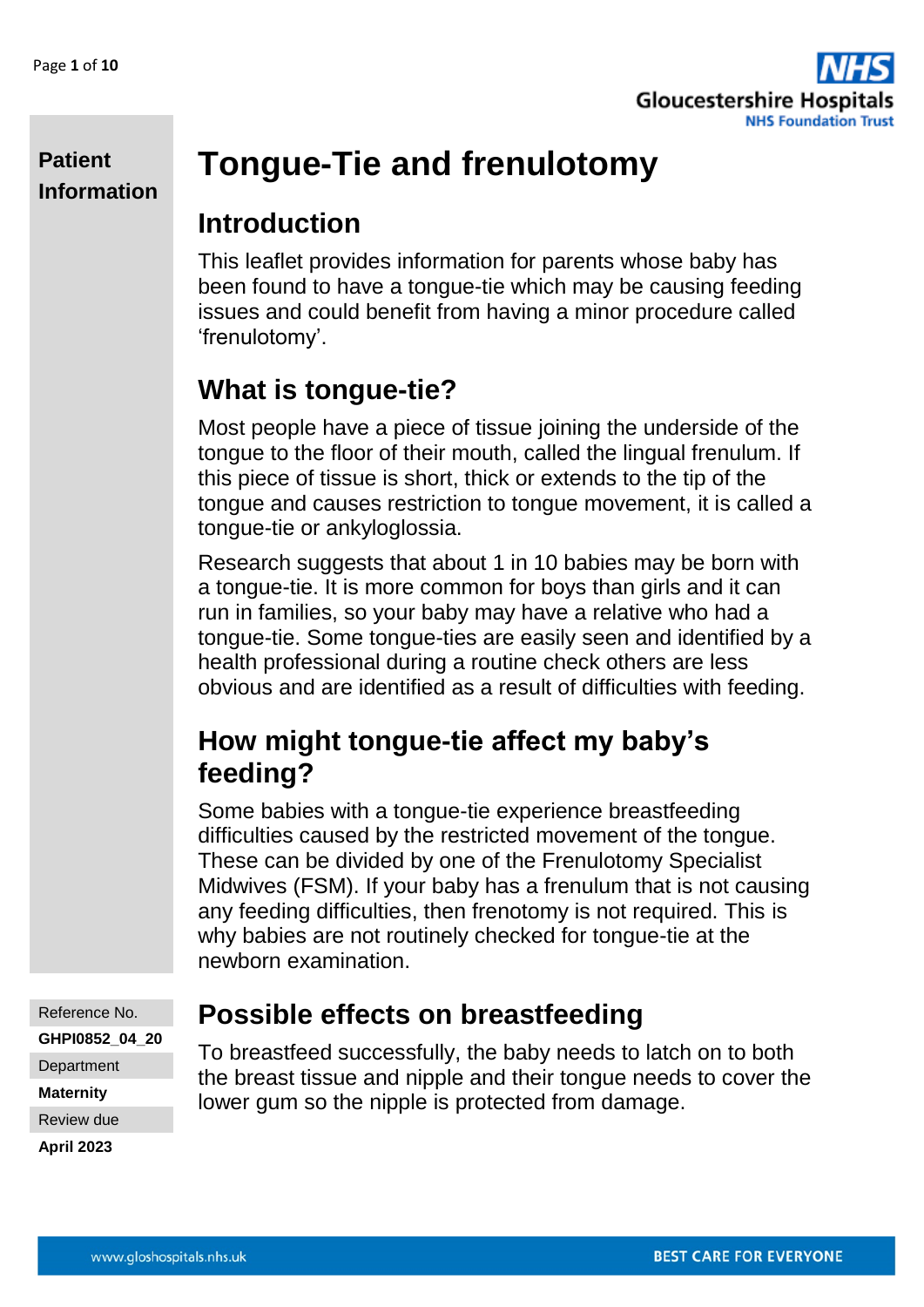Gloucestershire Hospi **NHS Foundation Trust** 

### **Patient Information**

Babies with a restrictive tongue-tie may not be able to open their mouth's wide enough to take a deep latch of breast tissue properly. This may cause them to slide off the breast and 'chew' on the nipple with their gums and they may not successfully remove milk from the breast.

It is essential to seek breastfeeding support from a midwife, maternity support worker, breastfeeding counsellor, health visitor or nursery nurse for advice on good positioning and attachment.

If you are breastfeeding, your baby may:

- Have difficulty latching on to and/or staying latched to your breast.
- Be feeding for a long time (over 60 mins) every feed.
- Be unsettled and seem hungry after feeds.
- Have significant weight loss or slow weight gain.
- Suffer with wind or colic.
- Have reflux (vomiting after feeds).

If the tongue-tie is affecting breastfeeding, you may have:

- Sore, cracked nipples.
- Misshapen nipples after feeding.
- Lumps in your breast (indicating blocked ducts).
- Pain, swelling and/or redness of the breast and possibly flulike symptoms (mastitis).
- A low or decreasing milk supply.
- Breasts that do not feel emptied after feeding.

These problems may be due to the way your baby is feeding and not just because a tongue-tie is present. It is essential that an experienced breastfeeding support worker observes your positioning, attachment and a whole breastfeed to ensure good attachment. You can contact your midwife, health visitor or local breastfeeding counsellor for feeding support or see leaflet GHPI1575\_04\_20 'Breastfeeding support, expressing your breastmilk, cup and syringe feeding your baby' for details.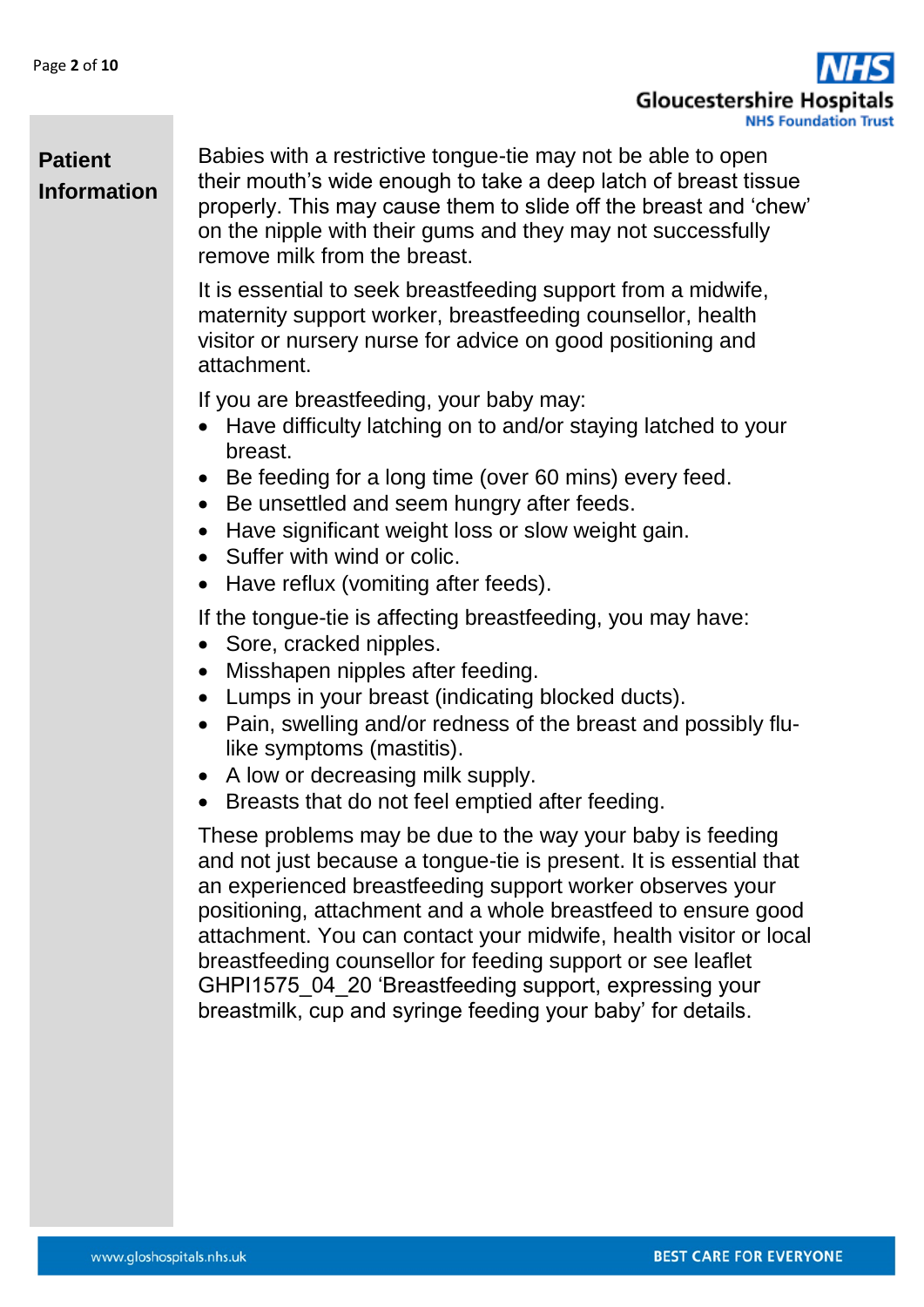

### **What are the treatment options for tonguetie?**

If your baby is breast feeding and has a tongue-tie it may be causing feeding problems and you may be referred to a tonguetie practitioner at Gloucestershire Royal or Cheltenham General Hospitals. These midwives have specialist training in tongue-tie assessment and separation. The person referring your baby to the Frenulotomy Specialist Midwife (FSM) will ask you some questions about your baby's feeding and refer you to one of the clinics. You will be asked to take your baby's red book with you. It will also be helpful if your baby is hungry so they feed after the procedure.

At the clinic the Frenulotomy Specialist Midwife will assess your baby and discuss the following with you:

- The way your baby's tongue moves.
- The way your baby is feeding.
- Treatment options.

You will be given all the information in order that you can make an informed decision. Please ask any questions that you may have. You can then:

- Agree for your baby to have their tongue-tie separated at that same appointment.
- Decide not to have your baby's tongue-tie separated.

In either case, we will give you information about how you can get support in your area with feeding your baby.

### **What happens if my baby does not have their tongue-tie separated?**

Part of the tongue-tie may separate on its own. This can be in childhood or when they are adults. Often tongue-ties stretch as babies get older.

**Please note that Gloucestershire Hospitals NHS Foundation Trust will not be able to accept referrals if your baby has already had a frenulotomy performed by another service.**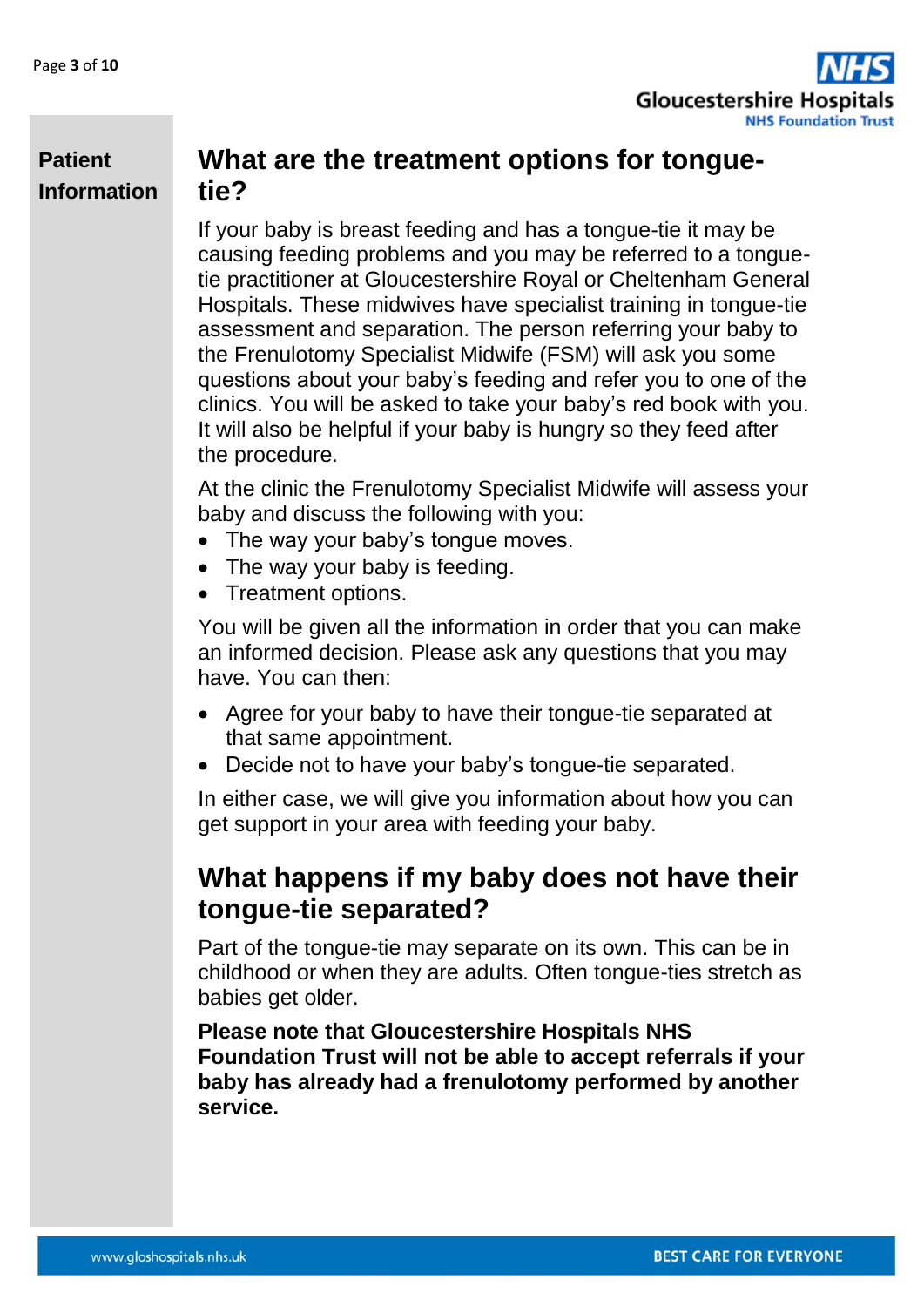

# **What is the separation of tongue-tie?**

The procedure to separate tongue-tie is called frenulotomy and is classed as a minor surgical procedure. It takes a few minutes from start to finish. There are some minor risks but evidence shows that it is a safe procedure and once completed it is likely that your baby will improve their feeding technique.

Evidence suggests that frenulotomy may help to improve breast feeding but there is no evidence to suggest the same for bottle feeding. Therefore frenulotomy is not usually carried out for bottle-fed babies. Your midwife or health visitor can contact the Infant Feeding Team if you wish to discuss this further.

# **How is the tongue-tie separated?**

Following the assessment and discussion the FSM will ask you to sign a consent form before the procedure is carried out.

Your baby will be placed in a cot or on a bed and wrapped in a towel, with a hand gently placed on either side of their head to keep them still. A special pair of blunt-ended, curved scissors will be used to cut the tonque-tie.

You will be able to stay with your baby during the procedure or if you wish you can temporarily leave the room while the frenulotomy is carried out. The FSM will support you with breastfeeding immediately after the procedure.

# **Will my baby's mouth be numbed before the procedure?**

No. It is not appropriate to give a local anaesthetic because:

- the frenulum has very little blood or nerve supply.
- giving a local anaesthetic using a needle is likely to be as uncomfortable as dividing the tongue-tie itself.
- giving anaesthesia prolongs the procedure. Anaesthesia is likely to increase the risk of the procedure. Numbing the mouth can affect the baby's ability to feed following the procedure.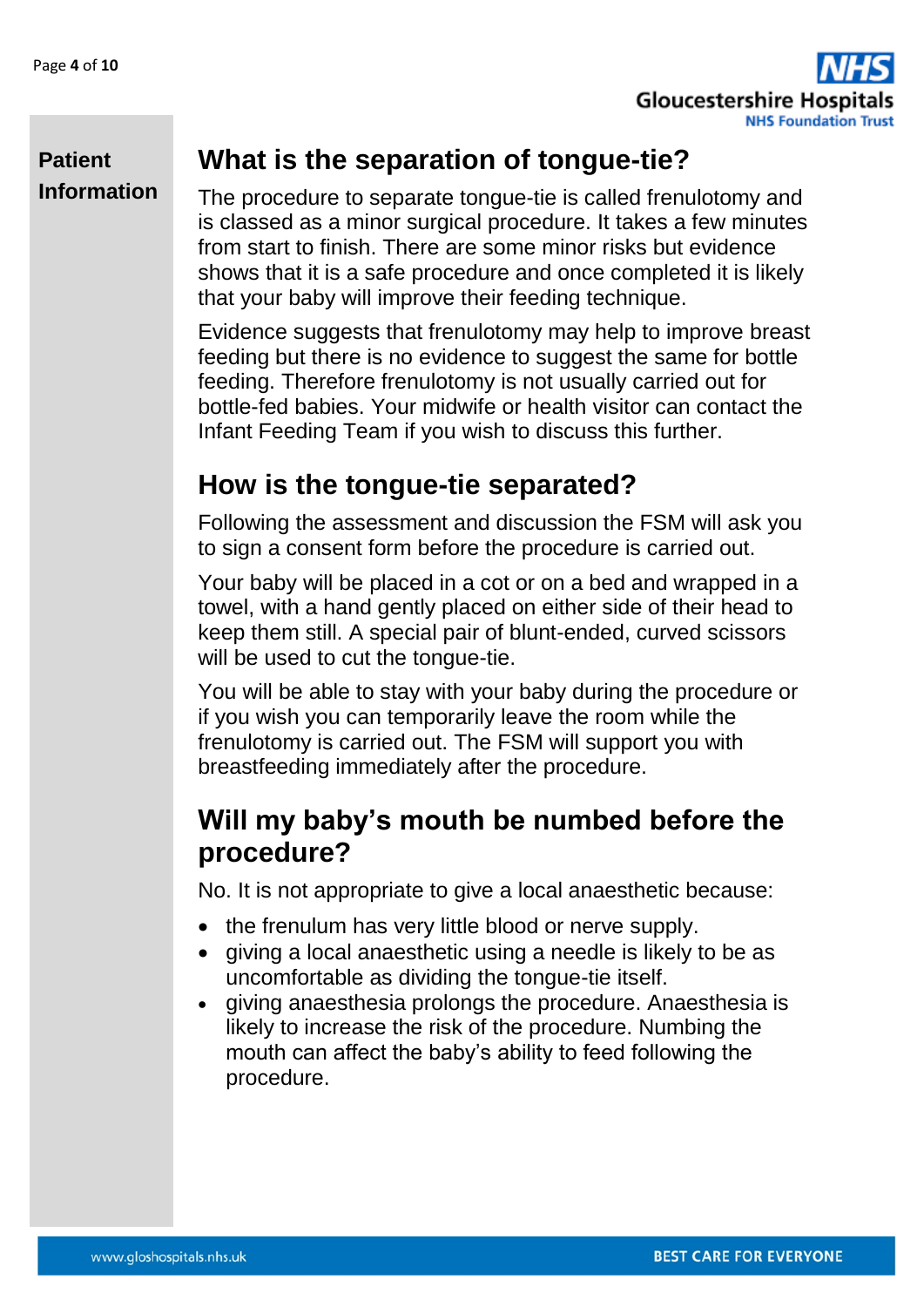

## **After the frenulotomy**

It is best for your baby to feed straight after as this comforts them, stops any bleeding and also helps to prevent the frenulum from healing over again.

# **What will my baby's mouth look like afterwards?**

At first your baby's mouth will not look unusual in any way. The following day, or the day after that, you may notice a small, white or bright yellow/orange colour blister on the underside of your baby's tongue. As far as is known, this is painless and it does not stop your baby feeding. The size of the wound will reduce and then disappear over the following 7 to 14 days.

# **What are the risks of a frenulotomy?**

#### **Will my baby cry?**

Some babies sleep through the procedure. However, most babies cry, but no more than during a nappy change. Babies often cry because they do not like being held still and in this case because someone is holding their mouth open, they often cry even before the tongue-tie is divided.

Some parents have said that their baby seemed unsettled after the procedure, some older babies can be unsettled for 24 to 48 hours after frenulotomy but feeding and cuddling in skin to skin contact should help with this. In some cases your baby may need pain relief.

For babies under 8 weeks old you will need to discuss pain relief with your GP because, although liquid paracetamol is safe, your GP will need to work out the dose based on your baby's weight.

For babies over 8 weeks - Paracetamol medicine (e.g. Calpol®) can be given without a prescription, (always read the label and do not exceed the recommended dose).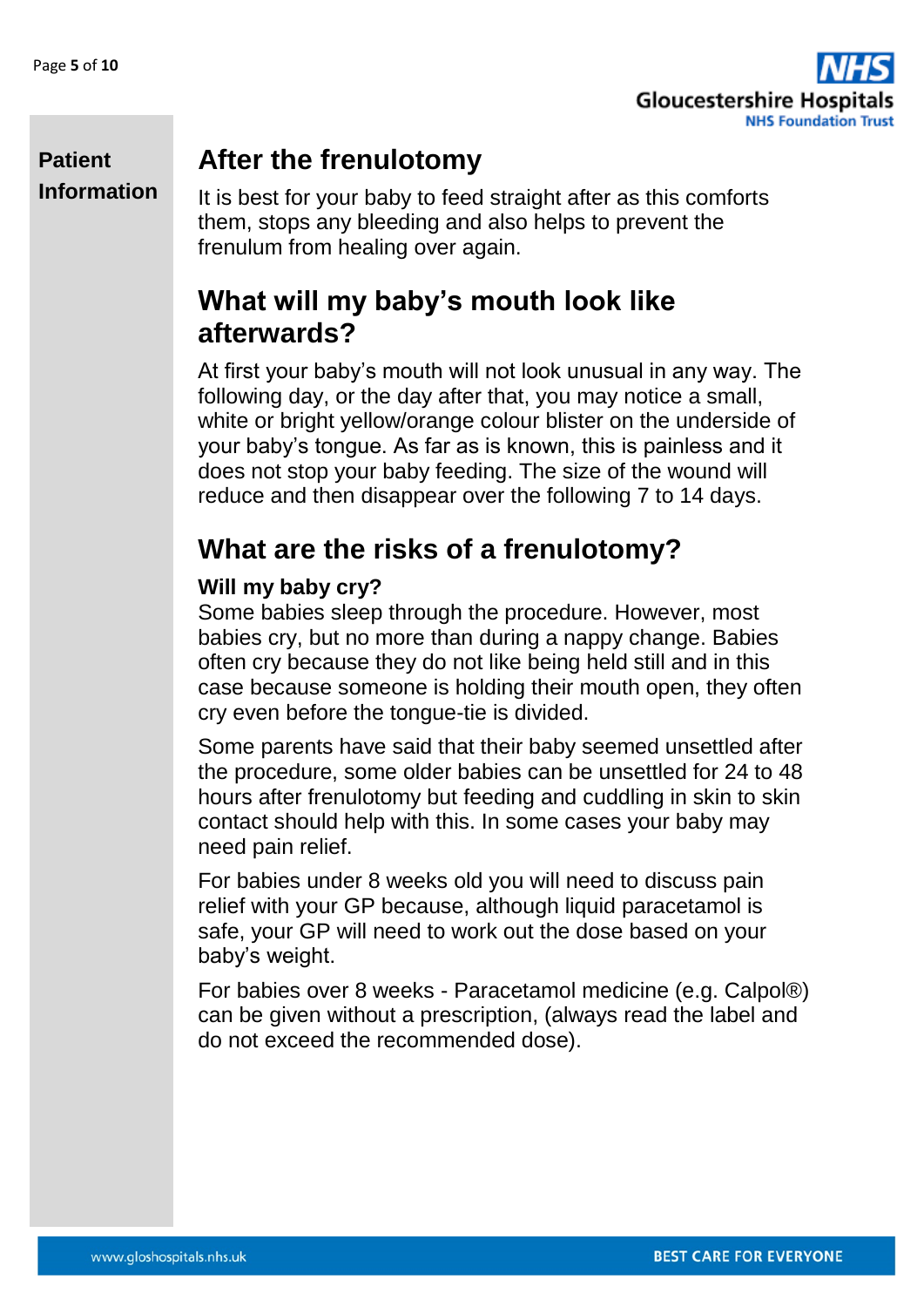

#### **Is there a risk of infection?**

Research shows that the risk of infection is very small. Sterile scissors, gloves and swabs are always used during the procedure. The mouth is not a sterile area but is clean and quick to head. Also breastmilk has been found to naturally contain antibodies to fight infection.

It is best to avoid possible sources of infection, such as dummies, teats or nipple shields) until the frenulum has healed, which usually takes a few days.

If you must use bottle/teats/nipple shield please make sure that you follow the correct sterilisation method to reduce the chance of infection.

Wash your hands before feeding your baby.

If your baby's wound looks swollen, red and inflamed or if your baby develops a high temperature, does not want to feed, is sleepy or irritable please make an urgent appointment with your GP.

Out of surgery hours please contact NHS 111 for advice. If you have any concerns about the wound healing and infection please contact your GP.

#### **Will my baby's mouth bleed?**

A small amount of blood loss is expected, however heavy bleeding following the procedure is rare. To reduce the risk of bleeding from the procedure your baby will need to have had Vitamin K by injection or oral drops following birth. If your baby has had oral Vitamin K drops parents or midwife must have seen the baby swallow the drops with the dose after birth and a dose at 7 days old. If there is heavy bleeding, the FSM will press a piece of sterile gauze against the cut and apply pressure until the bleeding stops. Before you leave the clinic, the tongue-tie practitioner will make sure that there is no bleeding from the wound.

If your baby vomits after the procedure you may notice some pinkness or blood streaks in the milk/vomit. You may also notice your baby's stools are brown following the procedure. This is due to the small amount of blood swallowed with the first feed after the procedure.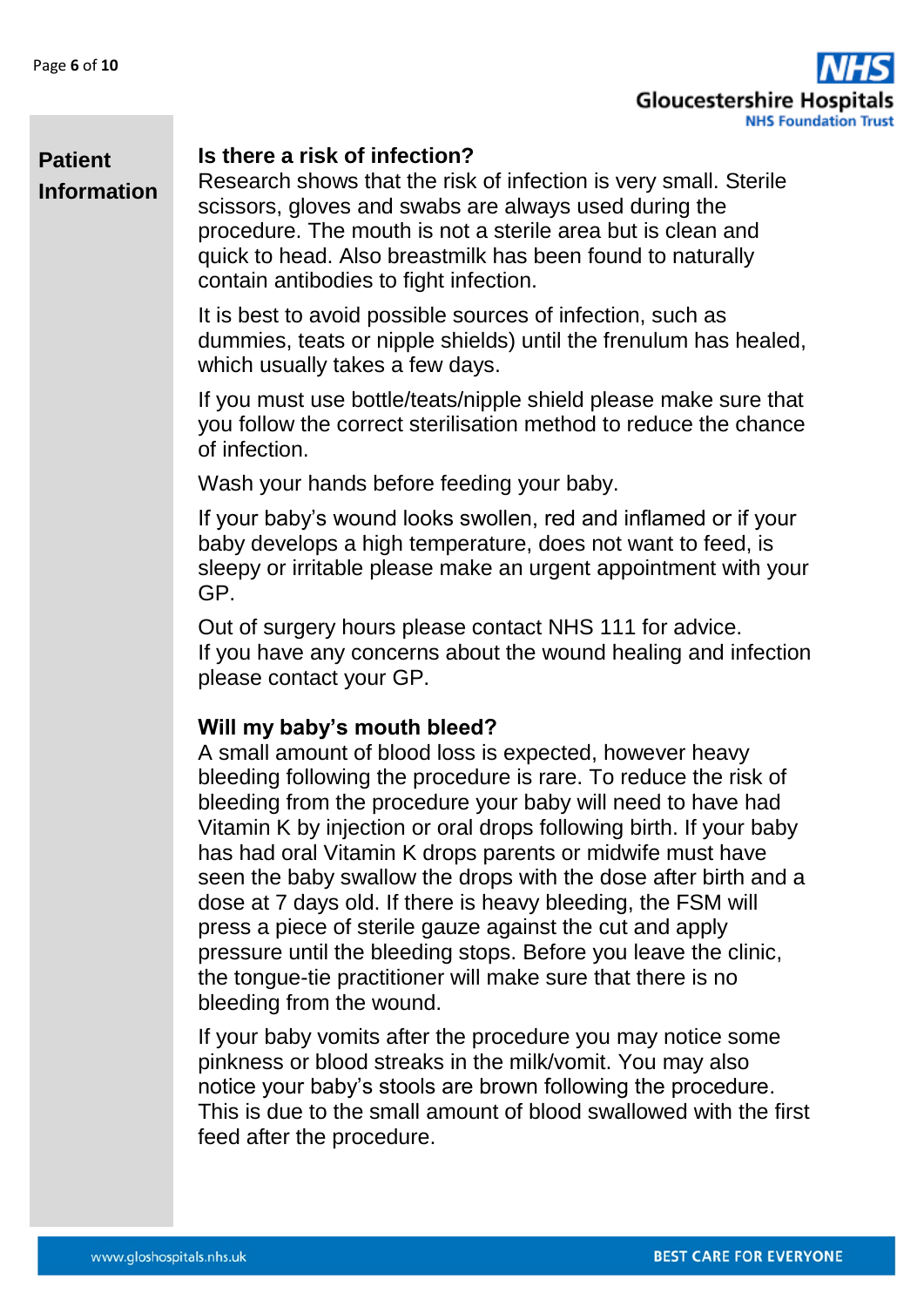**Patient** 

**Information**



#### **What if there is bleeding from the wound when I am at home with my baby?**

This is very rare, but if it does happen try to calm and feed your baby for 5 minutes, this should stop any oozing. If your baby will not feed, press the wound site for at least 5 full minutes with a clean gauze swab or clean muslin, the bleeding should stop.

If after **5 minutes** the bleeding has not stopped, use a fresh clean dry muslin or gauze swab (**do not use cotton wool**) and apply pressure to the wound site again, for another **five minutes**. Hold the muslin or gauze at all times and do not leave it in your baby's mouth.

If after feeding or applying pressure the bleeding does not stop, or if at any time you are concerned about your baby's wellbeing, we advise you to go to your local Emergency Department (ED). Keep constant pressure under your baby's tongue, using a clean cloth until the bleeding has stopped or you have arrived in the ED. When you arrive at ED, give staff the letter you will have been given by the tongue-tie practitioner. This letter may have been put in your baby's Red Book.

## **What if my baby is reluctant to feed or there is a change in the way my baby feeds?**

Some babies may feed differently after the procedure as the tongue is able to move more freely. If your baby is unable to latch on and breastfeed, try giving some of your expressed milk from a clean, sterilised cup (see leaflet GHPI1575 'Breastfeeding support, expressing your breastmilk, cup and syringe feeding your baby') and keep offering your baby breastfeeds. Skin to skin contact for a long period of time may help.

Some babies take time to relearn how to feed with more tongue movement; they may be unsettled and fussy with feeding for a day or two. You may also find that you need to adjust positioning and attachment.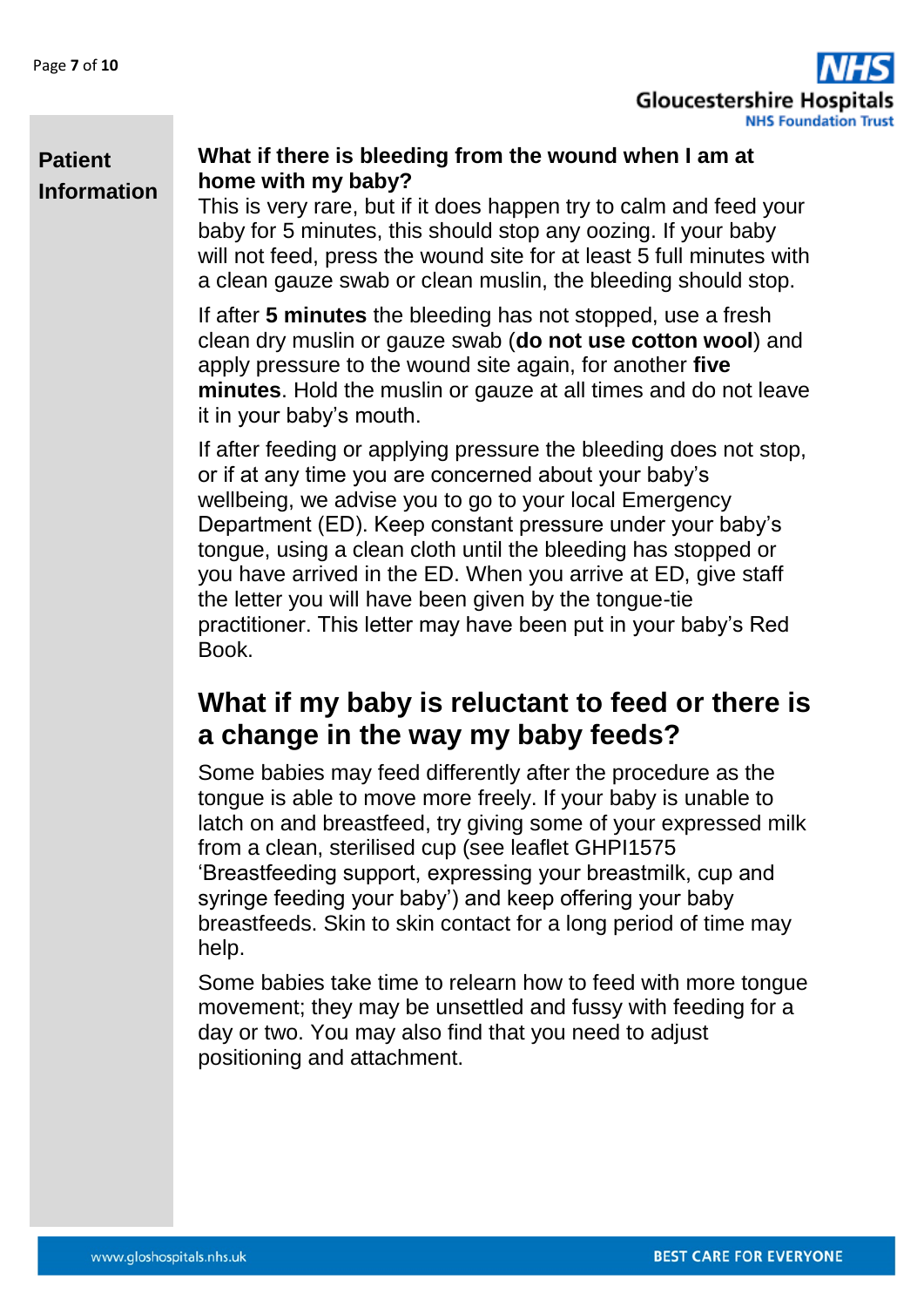**Gloucestershire Hospi NHS Foundation Trust** 

### **Patient Information**

If your nipples were sore before the procedure it may take time for them to heal. In some cases there is no improvement in feeding. Please do access the ongoing help you need, the support options are listed in leaflet GHPI1575 'Breastfeeding support, expressing your breastmilk, cup and syringe feeding your baby'.

Ways to calm your baby:

- Cuddles, skin to skin contact.
- Feeding often will comfort your baby. It also means your baby is getting lots of practice at moving that more mobile tongue and any breast milk will help with the healing.
- Singing and rocking.
- Using a sling.
- Bathing together.
- Baby massage techniques.
- Allowing you baby to suck on your clean finger before latching or offering some expressed breastmilk on a clean finger.

If you need help with breastfeeding, you can contact your midwife, health visitor or one of the local breastfeeding support groups listed in leaflet GHPI1575 'Breastfeeding support, expressing your breastmilk, cup and syringe feeding your baby'.

National breastfeeding support helplines are also listed.

If you continue to having feeding difficulties your midwife or health visitor can refer you to the infant feeding specialist midwife or health visitor.

### **How can I help to prevent the tongue-tie from reforming?**

It is rare but scar tissue can form in about 4 out of every 100 babies which may restrict your baby's feeding. If you notice significant feeding difficulties 2 to 3 weeks after the procedure, please contact your midwife or health visitor who will refer you to the infant feeding specialist midwife.

It is important to feed your baby at least every 3 hours for the first few days following the procedure. This will keep your baby's tongue moving frequently and reduce the risk of scar tissue forming.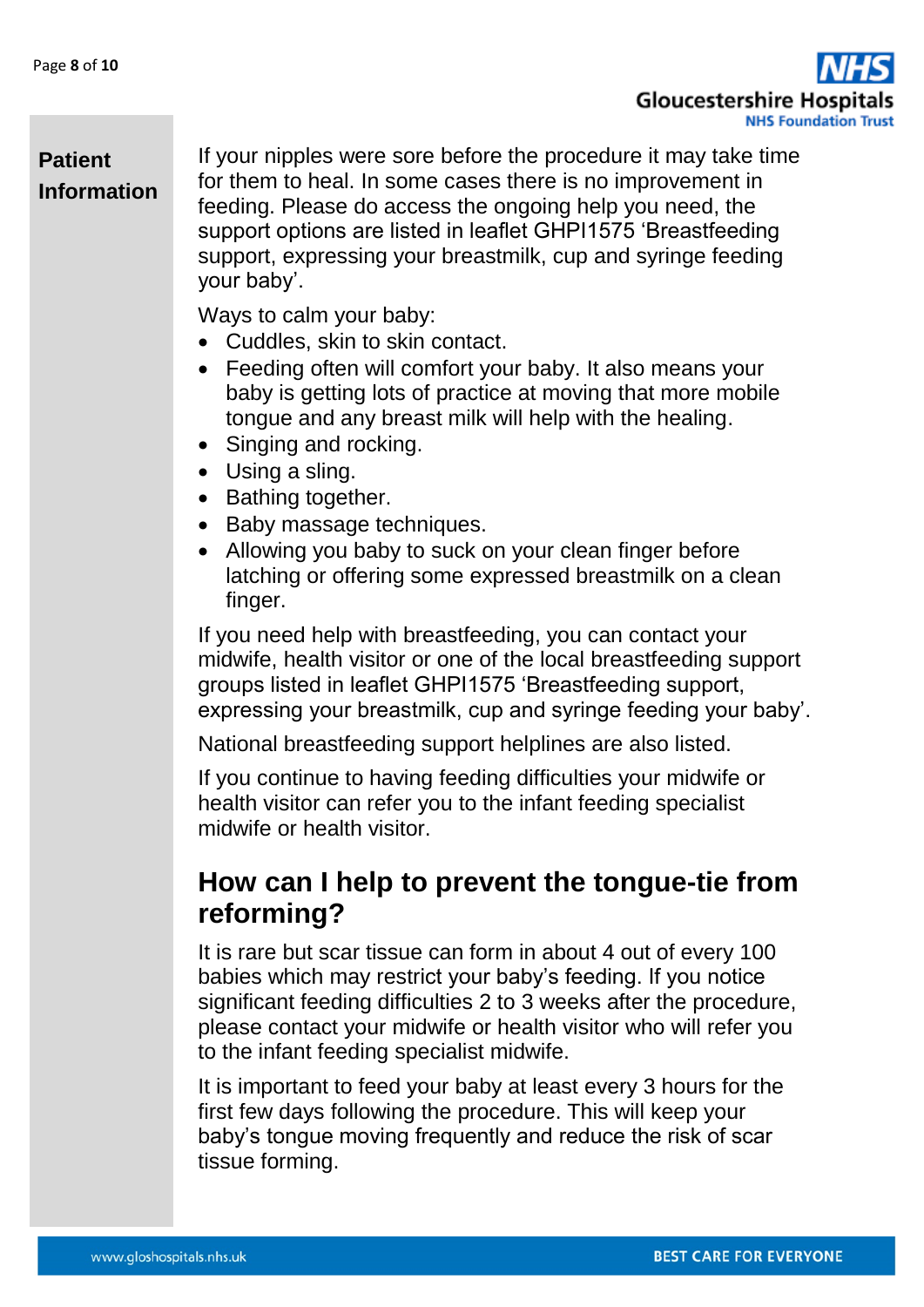

Currently, there is no evidence that invasive wound massage or stretching is effective. However, with **clean fingers and short nails**, there are some gentle fun exercises that you may wish to do to 4 or 5 times a day to encourage your baby to move their tongue in addition to frequent feeding:

- Stick your tongue out for your baby to copy.
- Run your fingers along your baby's gums to encourage sideways movements.
- Encourage sucking on your **clean finger** and attempt a 'tug of war game'.

### **Follow up telephone call**

The FSM may contact you 4 to 6 weeks after your baby's tongue-tie has been separated. You will be asked if there has been an improvement in your baby's feeding.

This information is used for audit and to learn ways of improving our service. If you do not wish to be contacted, please let us know during the appointment.

# **Contact information**

If you have any concerns following the separation of your baby's tongue-tie please contact:

#### **Infant Feeding Team Midwives**

Maternity Ward The Women's Centre, Gloucester Royal Hospital Monday to Friday, 9:00am to 5:00pm Tel: 0300 422 5519 Tel: 0300 422 5520

#### **Gloucester Birth Unit**  Tel: 0300 422 5523 (24 hours)

**Cheltenham Birth Centre** 

Tel: 0300 422 2325 (24 hours)

# **Stroud Maternity Unit**

Tel: 0300 421 8018